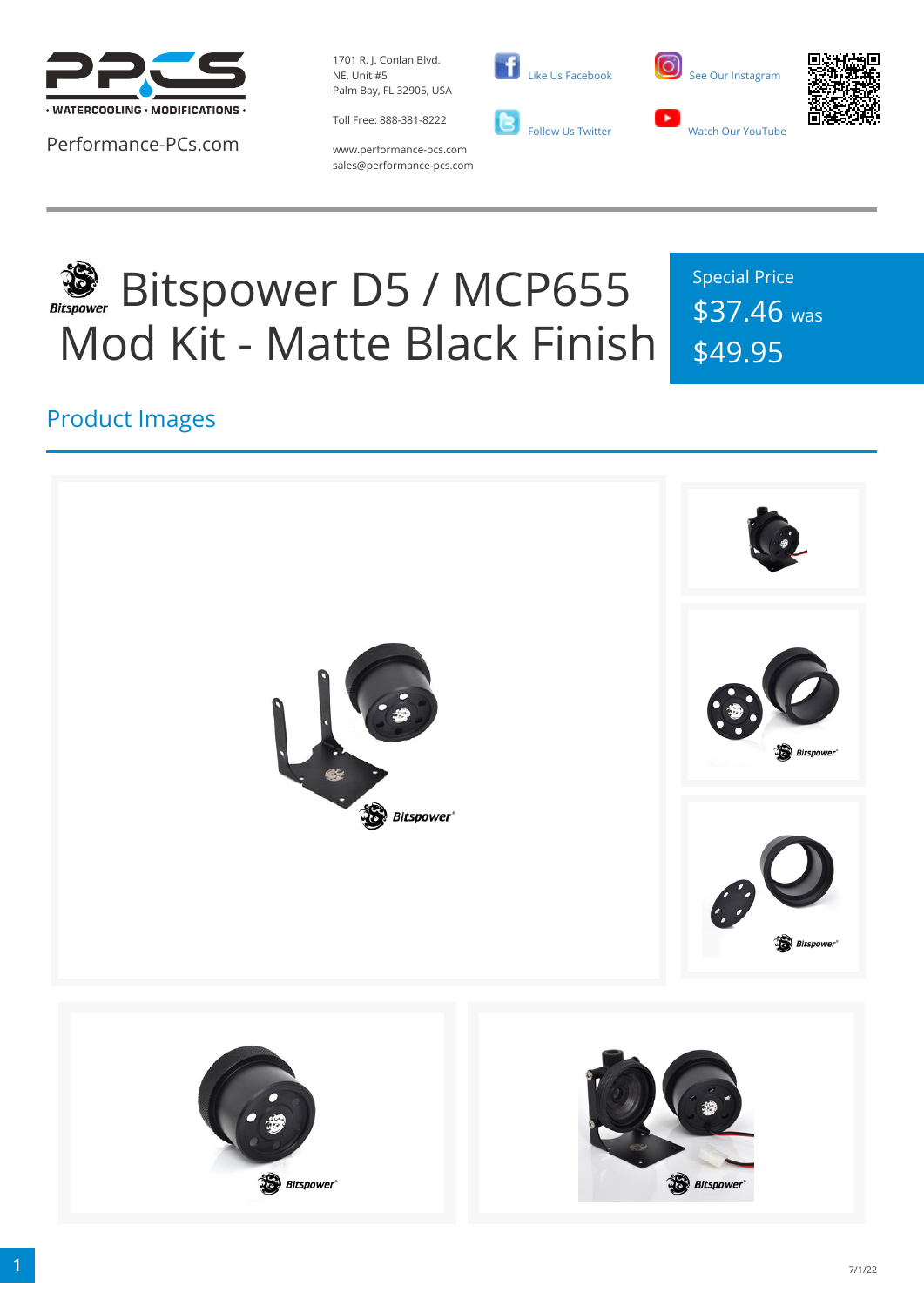

#### Short Description

There is no doubt that Laing Pumps are just boring looking even though they reign supreme on coolant flow. This all changes with the NEW Bitspower D5/MCP655 MOD Kit! This beautiful matte black housing replaces the large stock body of all Laing D5, Koolance PMP-450, and Swiftech MCP-655 pumps.

#### **Description**

There is no doubt that Laing Pumps are just boring looking even though they reign supreme on coolant flow. This all changes with the NEW Bitspower D5/MCP655 MOD Kit! This beautiful matte black housing replaces the large stock body of all Laing D5, Koolance PMP-450, and Swiftech MCP-655 pumps. This kit is like hot rodding your pump the same way a racers trick out their engines. This shiny black sparkle finished casing is easy to install and is sealed with an included matte black sealing ring. This will look great through your case window and is one of our new top 5 mods for watercooling builds!

#### Features

• Easy To Use.